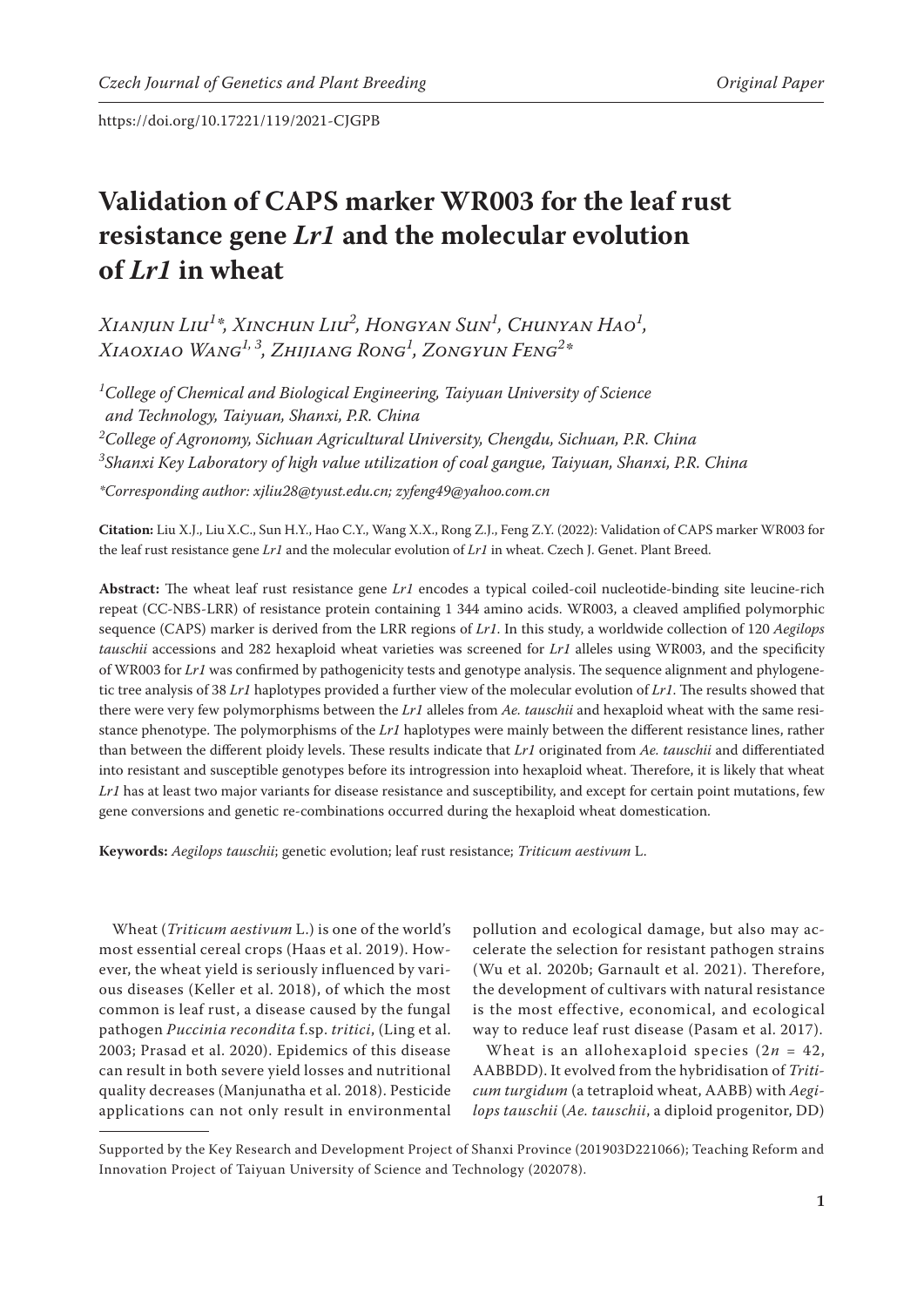10 000 years ago (Krattinger & Keller 2016; Avni et al. 2017; El Baidouri et al. 2017). Therefore, *Ae. tauschii* (the D-genome donor) is an evolutionarily young progenitor of bread wheat.

*Lr1* was first described in the hexaploid wheat cultivar Malakoff (Ausemus et al. 1946) and was then found in a variety of wheat cultivars (Gebrewahid et al. 2020; Wu et al. 2020a). Plants with the *Lr1* resistance genotype display an intense reaction after infection by the avirulent pathogen *Puccinia recondita* f.sp. *tritici* (Ling et al. 2003). Qiu et al. (2007) isolated *LR1RGA1*, a candidate for the resistance gene *Lr1* via a sub-genome map-based cloning strategy, and then Cloutier et al. (2007) cloned the *Lr1* gene and confirmed that *LR1RGA1* was the resistance gene *Lr1*, which is a member of the polygenic family (Cloutier et al. 2007), is 4 036 bp long and encodes a coiledcoil nucleotide-binding site leucine-rich repeat (CC-NBS-LRR) resistance protein of 1 344 amino acids (Cloutier et al. 2007; Qiu et al. 2007). The cleaved amplified polymorphic sequence (CAPS) marker WR003 of 757 bp was developed by Qiu et al. (2007) from the LRR repeats 9–15 of *Lr1*, which showed polymorphisms between the *Lr1* alleles from three susceptible (Thatcher, Xiaoyan54 and TA1704) and two resistant lines (Thatcher*Lr1* and Tr.t213). In this study, a large collection of wheat and *Ae. tauschii* accessions was screened for *Lr1* alleles, and the specificity of WR003 was verified by phenotypic assessment and DNA sequence analysis. In addition, the evolutionary analysis of the *Lr1* alleles provided a further view of the molecular genetics and origin of wheat *Lr1*.

# **MATERIAL AND METHODS**

**Plant material.** A total of 282 hexaploid wheat varieties (including 262 Chinese wheat mini-core collections) and 120 *Ae. tauschii* accessions from throughout the world were analysed for the presence of *Lr1* alleles ([Table S1](https://www.agriculturejournals.cz/publicFiles/398018.pdf) in the Electronic Supplementary Material (ESM)). Fifty-seven of the materials were tested for disease resistance against the leaf rust race BRW-90035, an avirulent isolate for resistant *Lr1* (Table 1). Thirty-eight *Lr1* haplotypes from nine hexaploid wheat varieties and 29 *Ae. tauschii* accessions were isolated, and the GenBank accession numbers were provided in [Table S2](https://www.agriculturejournals.cz/publicFiles/398018.pdf) in the ESM.

**Pathogenicity tests.** Nine seeds of each material were sown on plastic plates as mentioned by Ling et al. (2004). The susceptible wheat cultivar Thatcher and resistant wheat cultivar Thatcher*Lr1* were sown on the

same plates as the negative and positive controls, respectively. The two-week-old seedlings were artificially inoculated with the spores of the *Lr1* virulent isolate BRW-90035, mixed with a light mineral oil. The spore suspension was sprayed using a sprayer at a pressure of 17 kPa. The infected seedlings were transferred to and maintained in a greenhouse at 18 to 23 °C. The resistance phenotypes of the plants were recorded 10 days after inoculation based on a 0–4 scale for leaf rust (scores: 3–4, susceptible; 0–2, resistant).

**Genomic DNA extraction.** The genomic DNA was extracted from fresh plant leaves as previously described with some improvements (Graner at al. 1990). The quality of the DNA was examined by electrophoretic separation with a 0.8% agarose gel. The concentration of DNA samples was adjusted to 0.1 µg per µL for the subsequent polymerase chain reaction (PCR) amplification.

**CAPS analysis.** The CAPS marker WR003 developed by Qiu et al. (2007) was used in this study. The PCR analyses were performed in a reaction system of 25 µL with 50 ng of genomic DNA templates, 1 × PCR buffer, 0.6–1 U of r*Taq* DNA polymerase, 400 nM PCR primers (Table 2), and 200 µM dNTPs. The programme for the amplification was as follows: first, 95 °C for 5 min; then 36 cycles of 95 °C for 1 min, 57 °C for 1 min, and 72 °C for 1 min; and finally, 10 min for the elongation reaction at 72 °C. The enzyme digestion reaction was performed at 37 °C for 5 h; the reaction mixtures were 25 uL, containing 10 µL of the PCR products and 1 U of *Bgl*II (New England Biolabs, Beijing, China). The digested products were then fractionated using 2% standard agarose gel electrophoresis.

**PCR isolation of** *Lr1* **alleles.** *Lr1* allele sequences were isolated from the genomic DNA by PCR amplification using four primer pairs *Lr1*-1, *Lr1*-2, *Lr1*-3, and *Lr1*-4 (Table 2). Some primer pairs were designed by Qiu et al. (2007) and Cloutier et al. (2007). Each overlapped fragment of the *Lr1* alleles was amplified by two independent PCRs. The amplification products excised from the agarose gels were purified and ligated into the vector pMD18-T, and then transformed into *Escherichia coli* cells (DH10B) following the method described by Froger and Hall (2007). Three individual clones of each PCR product were sequenced. The complete sequence of each *Lr1* allele was spliced by the software DNAMAN (Ver. 8.0; LynnonBiosoft, USA).

**Sequence analysis and construction of the phylogenetic tree.** The nucleotide and amino acid se-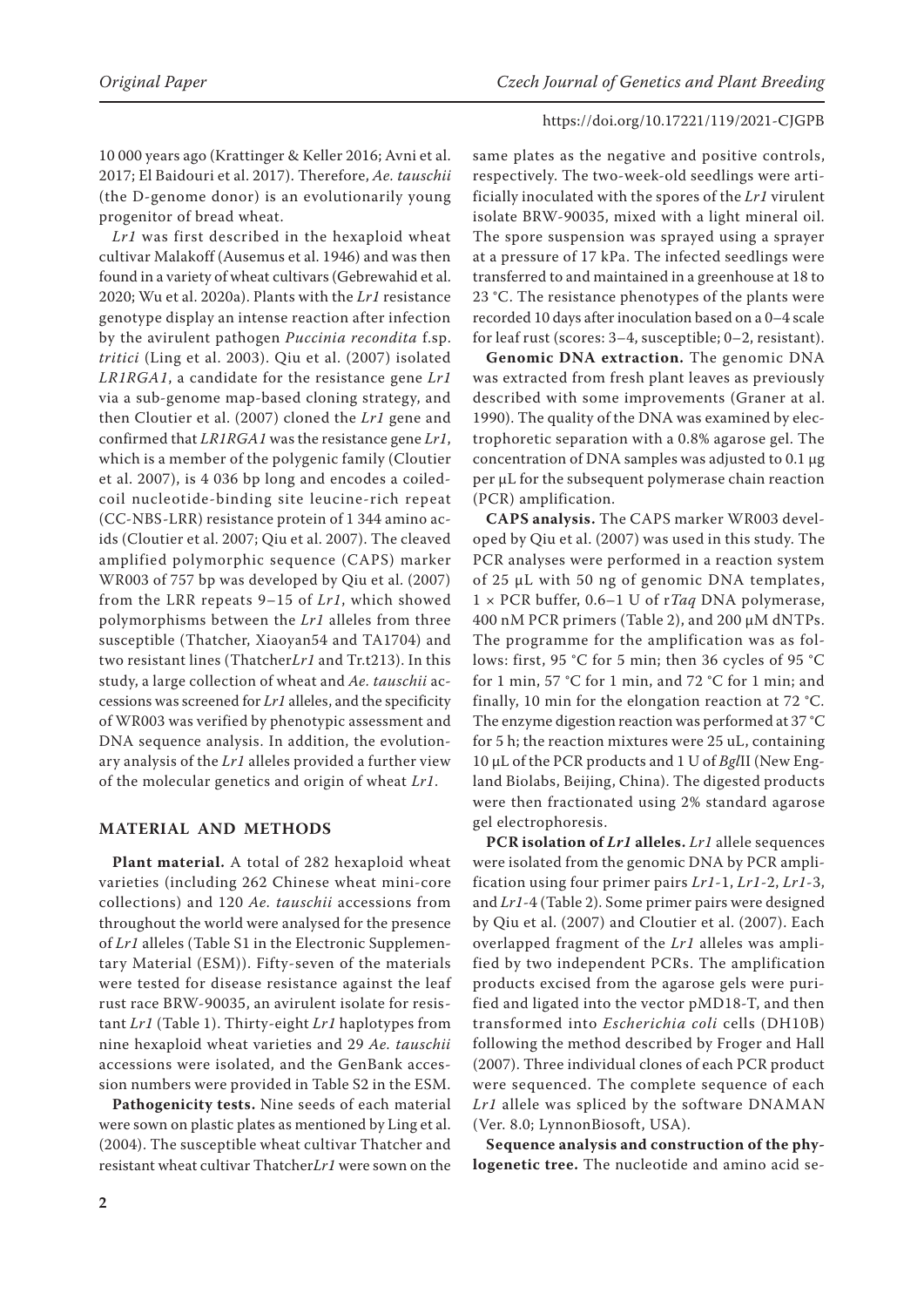| Table 1. Evaluation of 38 Aegilops tauschii accessions and 19 hexaploid wheat cultivars |  |  |  |  |
|-----------------------------------------------------------------------------------------|--|--|--|--|
|-----------------------------------------------------------------------------------------|--|--|--|--|

| No.         | Accessions/cultivar names | Species           | Genome        | Alleles | Phenotype                 |
|-------------|---------------------------|-------------------|---------------|---------|---------------------------|
| $\mathbf 1$ | LA213                     | Ae. tauschii      | DD            | Lr1     | ${\mathbb R}$             |
| 2           | LA1704                    | Ae. tauschii      | DD            | lr1     | S                         |
| 3           | Aus18913                  | Ae. tauschii      | DD            | Lr1     | R                         |
| 4           | LA309                     | Ae. tauschii      | DD            | Lr1     | $\mathbb R$               |
| 5           | RL5688                    | Ae. tauschii      | DD            | nd      | S                         |
| 6           | LA2397                    | Ae. tauschii      | DD            | lr1     | S                         |
| 7           | $SX-4$                    | Ae. tauschii      | DD            | nd      | S                         |
| 8           | $SX-5$                    | Ae. tauschii      | DD            | nd      | S                         |
| 9           | $SX-6$                    | Ae. tauschii      | DD            | nd      | S                         |
| 10          | $SX-11$                   | Ae. tauschii      | DD            | nd      | S                         |
| 11          | $SX-14$                   | Ae. tauschii      | DD            | nd      | S                         |
| 12          | $SX-18$                   | Ae. tauschii      | DD            | nd      | S                         |
| 13          | $SX-24$                   | Ae. tauschii      | DD            | nd      | S                         |
| 14          | $SX-27$                   | Ae. tauschii      | DD            | nd      | S                         |
| 15          | $SX-28$                   | Ae. tauschii      | DD            | nd      | S                         |
| 16          | $SX-30$                   | Ae. tauschii      | DD            | nd      | S                         |
| 17          | $SX-31$                   | Ae. tauschii      | DD            | nd      | S                         |
| 18          | $SL-1$                    | Ae. tauschii      | DD            | nd      | S                         |
| 19          | $SL-4$                    | Ae. tauschii      | DD            | nd      | S                         |
| 20          | $SC-4$                    | Ae. tauschii      | DD            | nd      | S                         |
| 21          | T002                      | Ae. tauschii      | DD            | nd      | S                         |
| 22          | T005                      | Ae. tauschii      | DD            | nd      | S                         |
| 23          | <b>T008</b>               | Ae. tauschii      | DD            | nd      | S                         |
| 24          | T014                      | Ae. tauschii      | DD            | nd      | S                         |
| 25          | T023                      | Ae. tauschii      | DD            | nd      | S                         |
| 26          | T028                      | Ae. tauschii      | DD            | nd      | S                         |
| 27          | T033                      | Ae. tauschii      | DD            | nd      | S                         |
| 28          | T036                      | Ae. tauschii      | DD            | nd      | S                         |
| 29          | T040                      | Ae. tauschii      | DD            | nd      | S                         |
| 30          | T056                      | Ae. tauschii      | DD            | nd      | S                         |
| 31          | T063-2                    | Ae. tauschii      | DD            | nd      | S                         |
| 32          | T074-2                    | Ae. tauschii      | DD            | nd      | S                         |
| 33          | T075-4                    | Ae. tauschii      | DD            | nd      | S                         |
| 34          | T079                      | Ae. tauschii      | DD            | nd      | S                         |
| 35          | T081-1                    | Ae. tauschii      | DD            | nd      | S                         |
| 36          | T085                      | Ae. tauschii      | DD            | nd      | S                         |
| 37          | T107                      | Ae. tauschii      | DD            | nd      | S                         |
| 38          | T117                      | Ae. tauschii      | $\rm{DD}$     | nd      | S                         |
| 39          | ThatcherLr1               | Triticum aestivum | AABBDD        | Lr1     | $\, {\mathbb R}$          |
| 40          | Thatcher                  | T. aestivum       | <b>AABBDD</b> | lr1     | $\boldsymbol{\mathsf{S}}$ |
| 41          | Xiaoyan54                 | T. aestivum       | AABBDD        | lr1     | S                         |
| 42          | Frisal                    | T. aestivum       | AABBDD        | nd      | S                         |
| 43          | Lumai14                   | T. aestivum       | AABBDD        | Lr1     | R                         |
| 44          | Xuzhou21                  | T. aestivum       | <b>AABBDD</b> | Lr1     | $\mathbb R$               |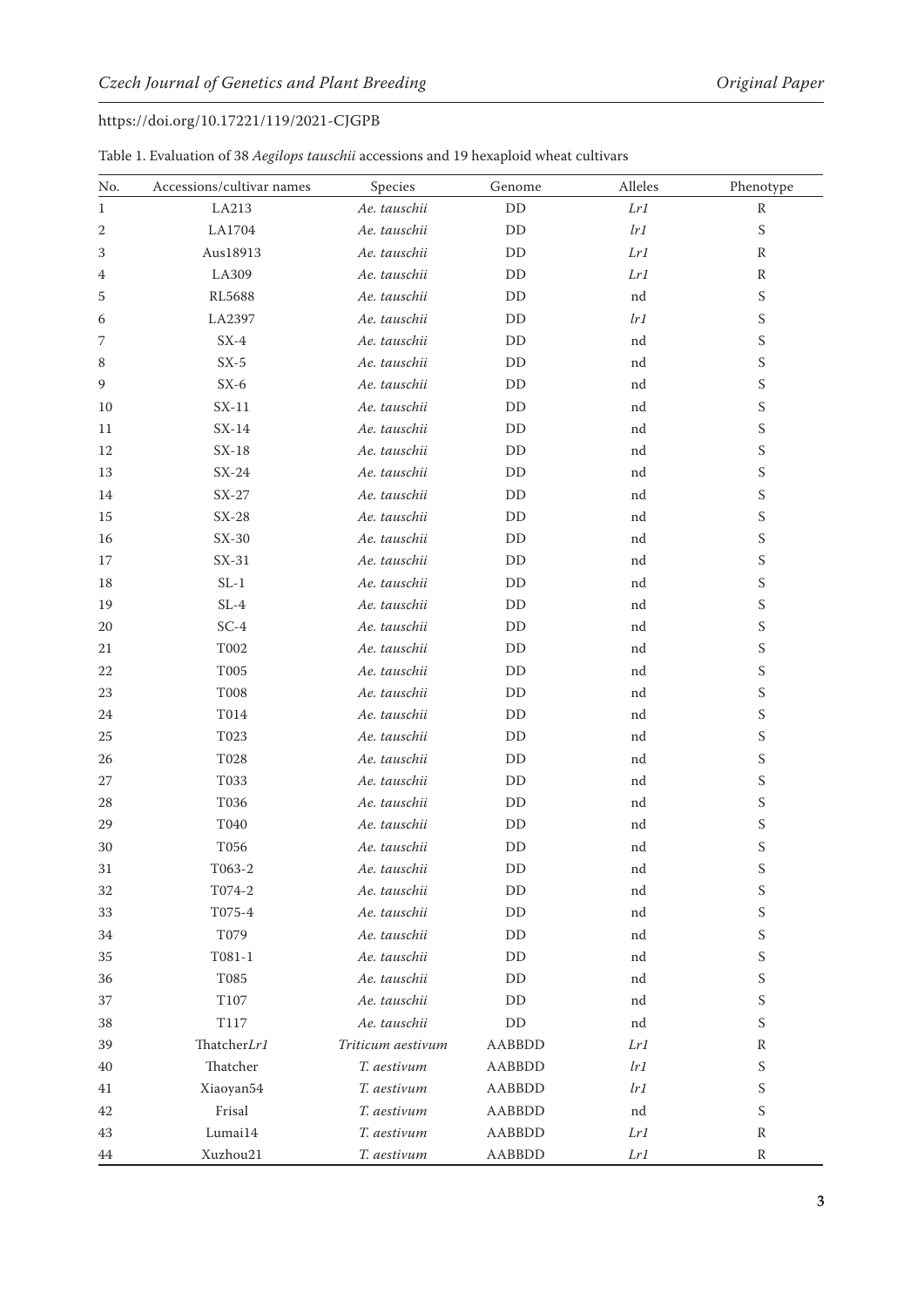| No. | Accessions/cultivar names | Species     | Genome | Alleles | Phenotype    |
|-----|---------------------------|-------------|--------|---------|--------------|
| 45  | Jinmai62                  | T. aestivum | AABBDD | Lr1     | R            |
| 46  | Jinchun13                 | T. aestivum | AABBDD | Lr1     | R            |
| 47  | Bainong64                 | T. aestivum | AABBDD | Lr1     | R            |
| 48  | Wenmai4                   | T. aestivum | AABBDD | Lr1     | R            |
| 49  | Fengkang8                 | T. aestivum | AABBDD | nd      | S            |
| 50  | Kanzler                   | T. aestivum | AABBDD | nd      | S            |
| 51  | Zhengzhou9023             | T. aestivum | AABBDD | lr1     | S            |
| 52  | Luofulin10                | T. aestivum | AABBDD | lr1     | S            |
| 53  | Youbailan                 | T. aestivum | AABBDD | lr1     | S            |
| 54  | Xiaobaidong               | T. aestivum | AABBDD | Lr1     | R            |
| 55  | Fuzhuang30                | T. aestivum | AABBDD | Lr1     | R            |
| 56  | Nongda15                  | T. aestivum | AABBDD | Lr1     | $\mathbb{R}$ |
| 57  | Chinese Spring            | T. aestivum | AABBDD | nd      | S            |

#### Table 1 to be continued

R – resistant; S – susceptible phenotype upon leaf rust inoculation, respectively; *Lr1* and *lr1* indicated the presence of resistanceconferring and susceptible-conferring alleles at the *Lr1* locus, respectively; nd – not detected, which indicates no *Lr1* haplotype identified using the CAPS marker WR003

quences were aligned using the software DNAMAN (Ver. 8.0) and ClustalW (Ver. 2.0.10) (Larkin et al. 2007). Phylogenetic trees were constructed using the neighbour-joining (NJ) method by the MEGA (Ver. 7.0.14) program (Kumar et al. 2016).

# **RESULTS**

**Validation of CAPS marker WR003 specificity for** *Lr1***.** More than 400 accessions containing 120 *Ae. tauschii* lines and 282 hexaploid wheat varieties were screened for *Lr1* alleles by the CAPS marker WR003. In 100 out of 282 wheat varieties (35.5%) and 36 out of 120 *Ae. tauschii* lines (30%), a single band (757 bp) in each material was amplified using WR003 primer pairs, indicating that these accessions might carry *Lr1* alleles (Figure 1). For 24% (24 of 100) of the wheat varieties and 11.1% (4 of 36) of the *Ae. tauschii* lines with a target band of 757 bp,

the restriction patterns of *Bgl*II were in accordance with the resistant line Thatcher*Lr1* (the two bands of 236 and 521 bp). These accessions were postulated to carry resistant *Lr1* alleles, whereas the rest were in accordance with the susceptible line Thatcher (two bands of 329 and 428 bp), indicating that these accessions might carry susceptible *Lr1* alleles (Figure 2). These data indicated that resistant *Lr1* alleles were present in 8.5% (24 of 282) of the wheat varieties and 3.3% (4 of 120) of the *Ae. tauschii* accessions.

The leaf rust resistance identification of 57 materials indicated that the materials displaying the resistance restriction patterns showed resistance after artificial infection with the isolate BRW-90035, whereas the rest showed susceptibility (Table 2). Therefore, the CAPS marker pattern analysis highly agreed with the phytopathology tests. A subsequent DNA sequence analysis also revealed the presence or absence of the resistant or susceptible *Lr1* alleles

| Table 2. The PCR primers used in this work |  |
|--------------------------------------------|--|
|--------------------------------------------|--|

| Primer pairs | Forward primers $(5' \rightarrow 3')$ | Reverse primers $(5' \rightarrow 3')$ | $\mathrm{T}$ (°C) |
|--------------|---------------------------------------|---------------------------------------|-------------------|
| WR003        | GGGACAGAGACCTTGGTGGA                  | GACGATGATGATTTGCTGCTGG                | 57                |
| $Lr1-1$      | ATGGCGGCGGCTCTCG                      | GGTGTTTGCAGCTGAAGA                    | 60                |
| $Lr1-2$      | GCGGAGGATCTGCTGGAT                    | AACCTCATTTCCCCGTCAA                   | 57                |
| $Lr1-3$      | GAGTATTATTTGGATGATCGATGC              | <b>TCTGTAGTTGGTCCACCAAGG</b>          | 57                |
| $Lr1-4$      | GGGACAGAGACCTTGGTGGA                  | GTTAGCAATACGAGACGGATAAATCTG           | 57                |

T – temperature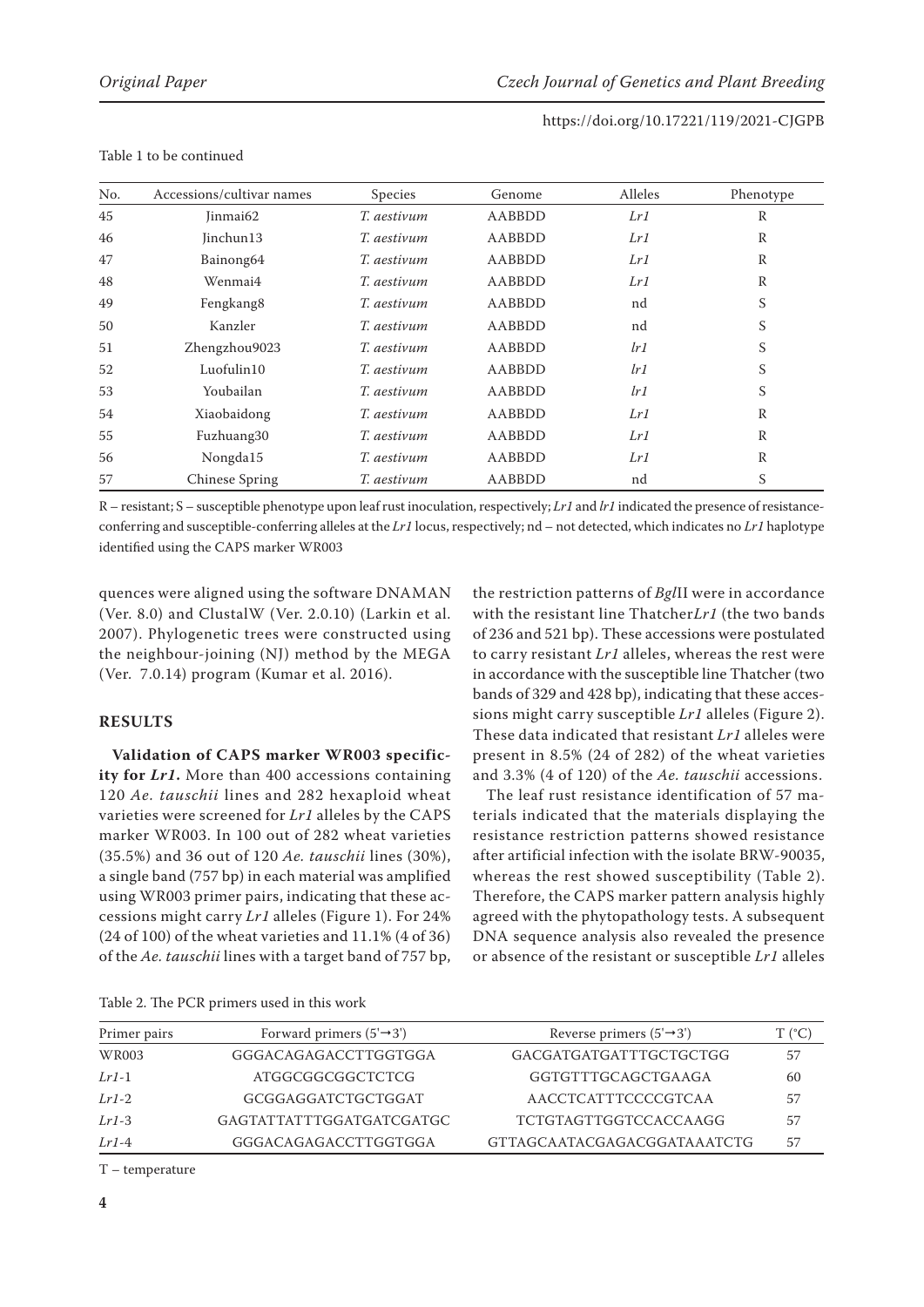

Figure 1. The *Lr1*-specific marker WR003 amplified the specific fragments in the partial *Aegilops tauschii* lines and bread wheat varieties

The names of the materials are indicated above the electrophoretograms; the materials with the amplified bands are indicated to contain *Lr1* alleles; M – 2 kb DNA ladder marker; the molecular weights are marked with arrows



Figure 2. The restriction enzyme patterns of the *Lr1* allele-specific marker WR003 in partial materials The names of the materials are indicated above the electrophoretograms; the sizes of the digested fragments from the resistant materials (R) were 236 and 521 bp, whereas the sizes of the digested fragments from the susceptible materials (S) were 329 and 428 bp, respectively; the analysis was conducted on 2% agarose gels; M – 2 kb DNA ladder marker; the molecular weights are marked with arrows

in these accessions. In conclusion, WR003 was highly specific for *Lr1* within the set of accessions screened.

**Sequence comparison of** *Lr1* **alleles.** To elucidate the molecular evolution of the *Lr1* gene, 38 allelic sequences of *Lr1* were acquired by PCR amplification from wheat and the *Ae. tauschii* genomic DNA (Figure 3). The full-length sequence alignment of the *Lr1* alleles from susceptible and resistant lines manifested a divergence in the DNA sequence block of 570 bp (2 479–3 048 bp, corresponding to a se-



Figure 3. PCR amplifications of the first (A), second (B), third (C), and fourth (D) fragments of the *Lr1* gene, respectively The names of the materials and sizes of the PCR amplified fragments are indicated above the electrophoretograms;  $M - 2$  kb DNA ladder marker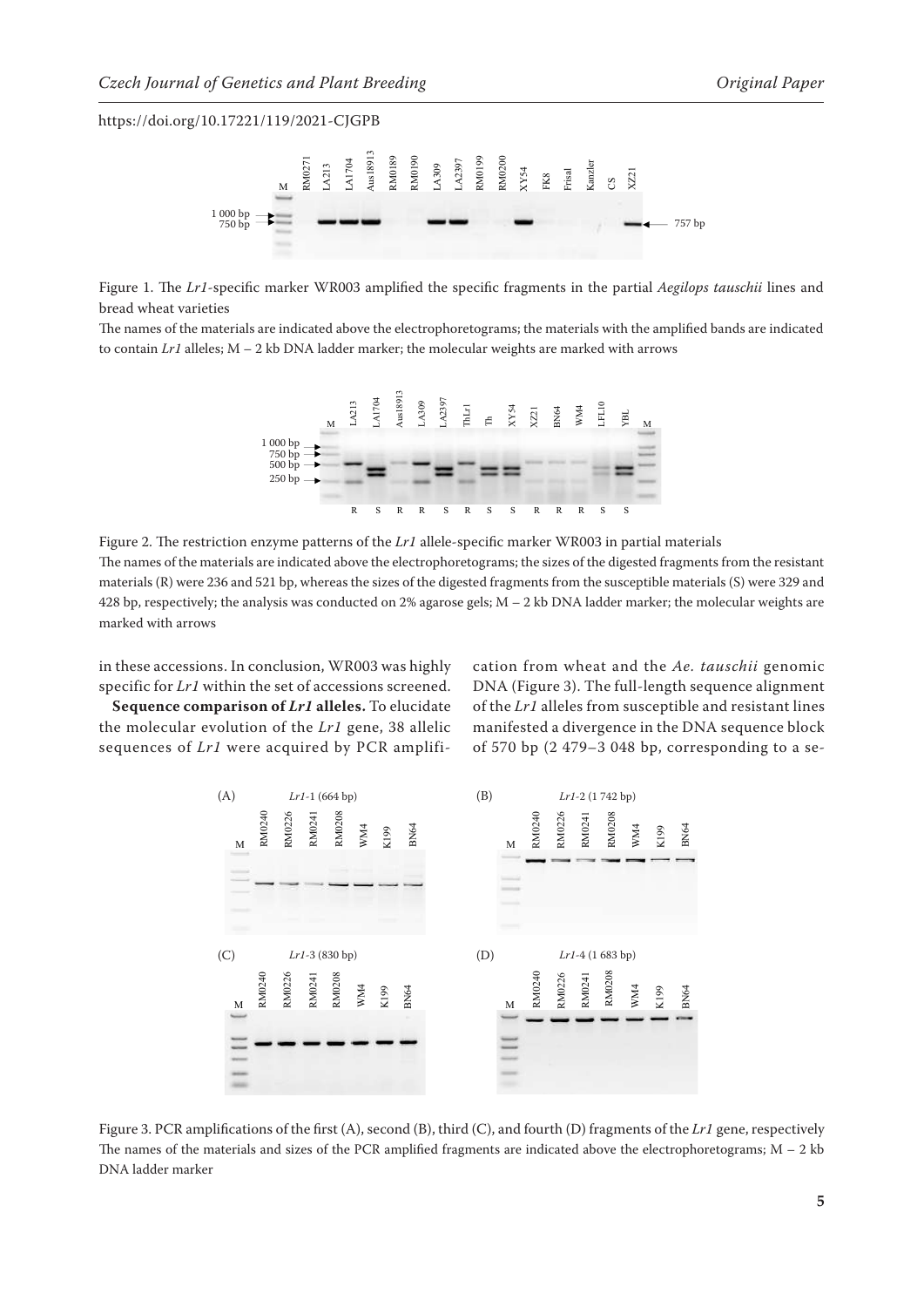

Figure 4. The sequence alignment of the 570 bp divergent sequence block of the *Lr1* alleles from eight lines (the block sequence alignment of the *Lr1* alleles from 38 lines is available as [Figure S1](https://www.agriculturejournals.cz/publicFiles/398017.tif) in the ESM)

LA309 and Aus18913 − the resistant *Ae. tauschii* lines; BN64 and ThLr1 − the resistant hexaploid wheat varieties; Th and LFL10 − the susceptible hexaploid wheat varieties; RM0205 and RM0198 − the susceptible *Ae. tauschii* lines; the blue and white nucleotide sites represent the differences between the resistant and susceptible genotypes; the purple-red and white nucleotide sites represent only two point mutations between the hexaploid wheat and *Ae. tauschii* with the same resistance in the divergent sequence block: one point mutation (at 2 622 bp) occurred in the partial alleles from the susceptible *Ae. tauschii*  lines, then introgressed into the susceptible hexaploid wheat; another one (at 2 912 bp) was a non-synonymous mutation that only occurred in the alleles of the resistant hexaploid wheat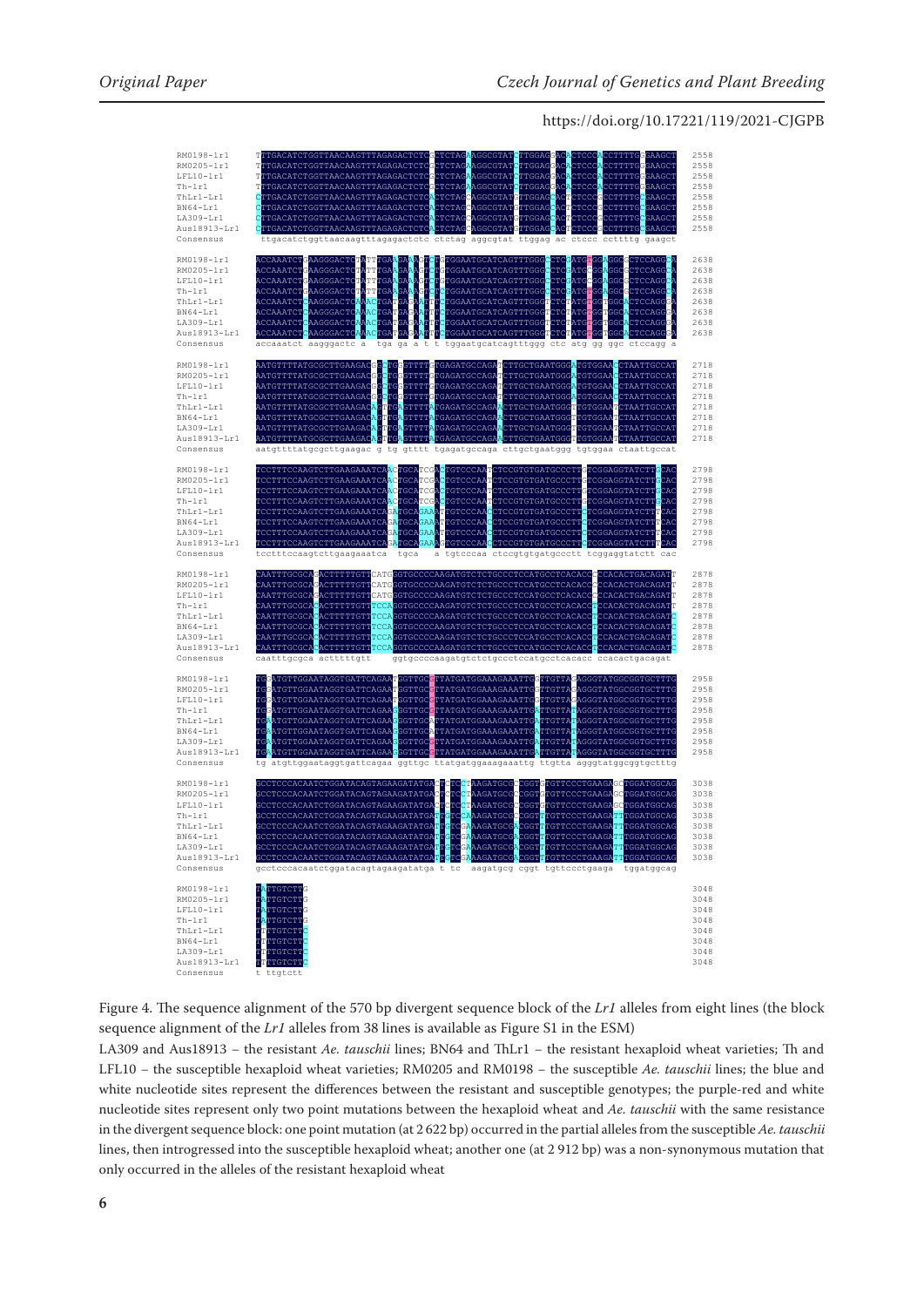quence of 827 to 1 017 amino acids), encoding the 9–15th LRR repeats of *Lr1*. This block of polymorphism clearly differentiated between susceptible and resistant accessions (Figure 4). Thatcher (susceptible wheat line) showed a conservative mosaic pattern in this sequence block with either susceptible or resistance alleles; however, this pattern was not detected in the *Ae. tauschii* lines. The results indicate that a small gene conversion or recombination might occur in this region after the hexaploid wheat domestication. Except for Thatcher, the allelic sequences of *Lr1* of the hexaploid wheat and *Ae. tauschii* with the same resistance were mostly identical in the sequence block – only two point mutations were detected. At 2 622 bp from the start codon, one point mutation existed in the partial *Lr1* alleles from the susceptible *Ae. tauschii* lines, which then introgressed into the susceptible hexaploid wheat. At 2 912 bp, one non-synonymous mutation appeared only in the *Lr1* alleles of the resistant hexaploid wheat  $(G \rightarrow A,$ corresponding to amino acids  $R \rightarrow H$ ); in contrast, the remaining alleles were more conserved at this locus. The result suggests that the mutation at 2 912 bp only occurred in the resistant alleles during the evolution of the hexaploid wheat. In addition to these two point mutations, the *Lr1* allelic sequences of *Ae. tauschii* and the hexaploid wheat with the same resistance were completely identical in the sequence block. The flanking sequences (a total of 3 466 bp) of this sequence block were relatively conservative, as only 26 point mutations were detected. These 26 point mutations occurred in accessions with the same resistance rather than having different resistance. This suggests that these mutations might not affect the *Lr1* function.

The *Lr1* alleles of *Ae. tauschii* and the hexaploid wheat with the same resistance were more identical (99.7% identity at the nucleotide level). There was only



Figure 5. The neighbour-joining phylogenetic tree of the  $Lr1$  alleles at the nucleic acid level The 38 nucleotide sequences can be classified into two clear groups, corresponding to the susceptible and resistant alleles; the lengths of the branches, which reflect the degrees of similarity between the sequences, indicate high conservation among the sequences of the *Lr1* alleles with the same resistance; the numbers on the branches indicate the bootstrap values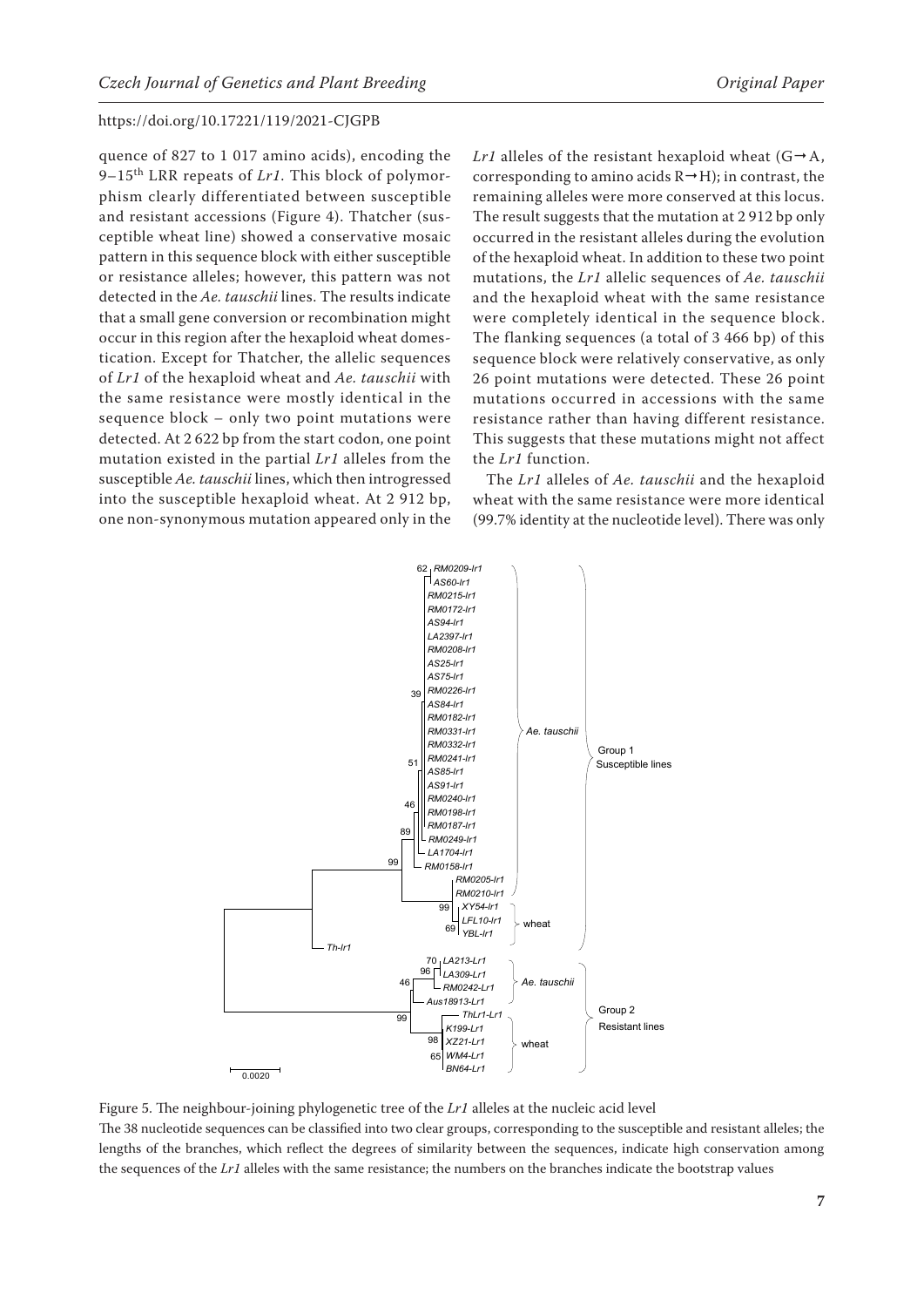one point mutation between the susceptible hexaploid wheat and *Ae. tauschii* (at 2 460 bp, a synonymous mutation); nine point mutations were detected between the resistant hexaploid wheat and *Ae. tauschii* (two synonymous mutations and seven non-synonymous mutations), one in the 570 bp block and eight in the rest of the sequence. These results show that these point mutations possibly occurred after the formation of the hexaploid wheat. All these data strongly indicate that the wheat *Lr1* gene originated from *Ae. tauschii*, and differentiated into resistant and susceptible genotypes prior to its introgression into hexaploid wheat.

Fourteen synonymous base mutations and 51 nonsynonymous base mutations were lined up in tandem in the LRR coding region. Except for three of the synonymous base mutations and one of the nonsynonymous base mutations, all these polymorphisms were distributed in the sequence region of 570 bp.

**Phylogenetic analysis of** *Lr1* **alleles.** The neighbour-joining phylogenetic tree showed that the 38 *Lr1* allele sequences could be classified into two clear groups based on 98% of the nucleotide identity, corresponding to susceptible and resistant alleles (Figure 5), both of which were highly supported by the bootstrap values. Group 1 was composed of 29 members, all of which were susceptible alleles, while group 2 consisted of 9 resistant *Lr1* alleles. The length of the branches indicates high conservation among the sequences of *Lr1* alleles from the same resistance lines (shared 99.5–100% identity to each other). However, Thatcher (a susceptible cultivar) formed a distinct branch because it showed a conservative mosaic pattern in the LRR coding region with either susceptible or resistance alleles. Each group was divided into two independent clades, corresponding to the sequences from *Ae. tauschii* and the hexaploid wheat. However, RM0205-Lr1 and RM0210-Lr1 (from *Ae. tauschii* lines) were different from the other sequences from the *Ae. tauschii* lines, and shared complete identity with the sequences from the wheat (XY54-Lr1, LFL10-Lr1 and YBL-Lr1) at the amino acid level, because, at the DNA level, only one synonymous mutation occurred at 2 460 bp.

#### **DISCUSSION**

Breeding strategies for improving leaf rust resistance have mainly relied on the deployment of the host-plant resistance (Kthiri et al. 2019). However, the use of molecular markers provides a direct aid

in selecting disease-resistant varieties and speeds up the breeding process (Juliana et al. 2018; Rani et al. 2019). CAPS markers are cost-efficient and simple tools and are extensively used by breeders (Michikawa et al. 2019; Matuszczak et al. 2020). In this study, the CAPS marker WR003's specificity for *Lr1* was validated in a set of wheat varieties and their progenitor *Ae. tauschii* accessions. The genotype scores based on WR003 were compared with the *Lr1* score for the phenotypic assessment and DNA sequences analysis, and good agreement was found. Using WR003, we can screen out *Ae. tauschii* and the wheat varieties containing the *Lr1* allele and can also accurately detect the resistance traits of these varieties.

A better understanding of the origin and molecular evolution of the disease resistance gene in wheat is an important prerequisite to improve wheat field resistance (Krattinger & Keller 2016). In this study, a high sequence identity of the *Lr1* alleles was detected between *Ae. tauschii* and the wheat with the same resistance. The sequence alignment and phylogenetic analysis of 38 *Lr1* alleles further showed that *Lr1* in the hexaploid wheat originated from *Ae. tauschii* and infiltrated into the D genome of the wheat during wheat domestication. In addition, the sequence alignment of the *Lr1* alleles revealed a divergent sequence block, which was displayed mainly between the different resistance genotypes rather than at the different ploidy levels. Except for a few point mutations, all the allelic sequences of *Ae. tauschii* and the wheat with the same resistance were completely identical. These results indicate that *Lr1* differentiated into resistant and susceptible genotypes before the formation and evolution of hexaploid wheat. Therefore, it is likely that the leaf rust resistance gene *Lr1* in wheat has at least two origins.

*Lr1* is a member of the large gene family (Cloutier et al. 2007). Many studies have shown that duplication, recombination, and gene conversion play important roles during the development and evolution of resistant gene families (Segura et al. 2017; Chen et al. 2020). The sequence alignment of *Lr1* alleles manifested a divergence in the block of 570 bp, while the remaining sequences are highly conservative. The sequence pattern indicated that *Lr1* might be derived from an ancient gene through one or more gene conversion or recombination events.

The polymorphisms between the susceptible and resistant alleles were only detected in the LRR region and represented the only differences between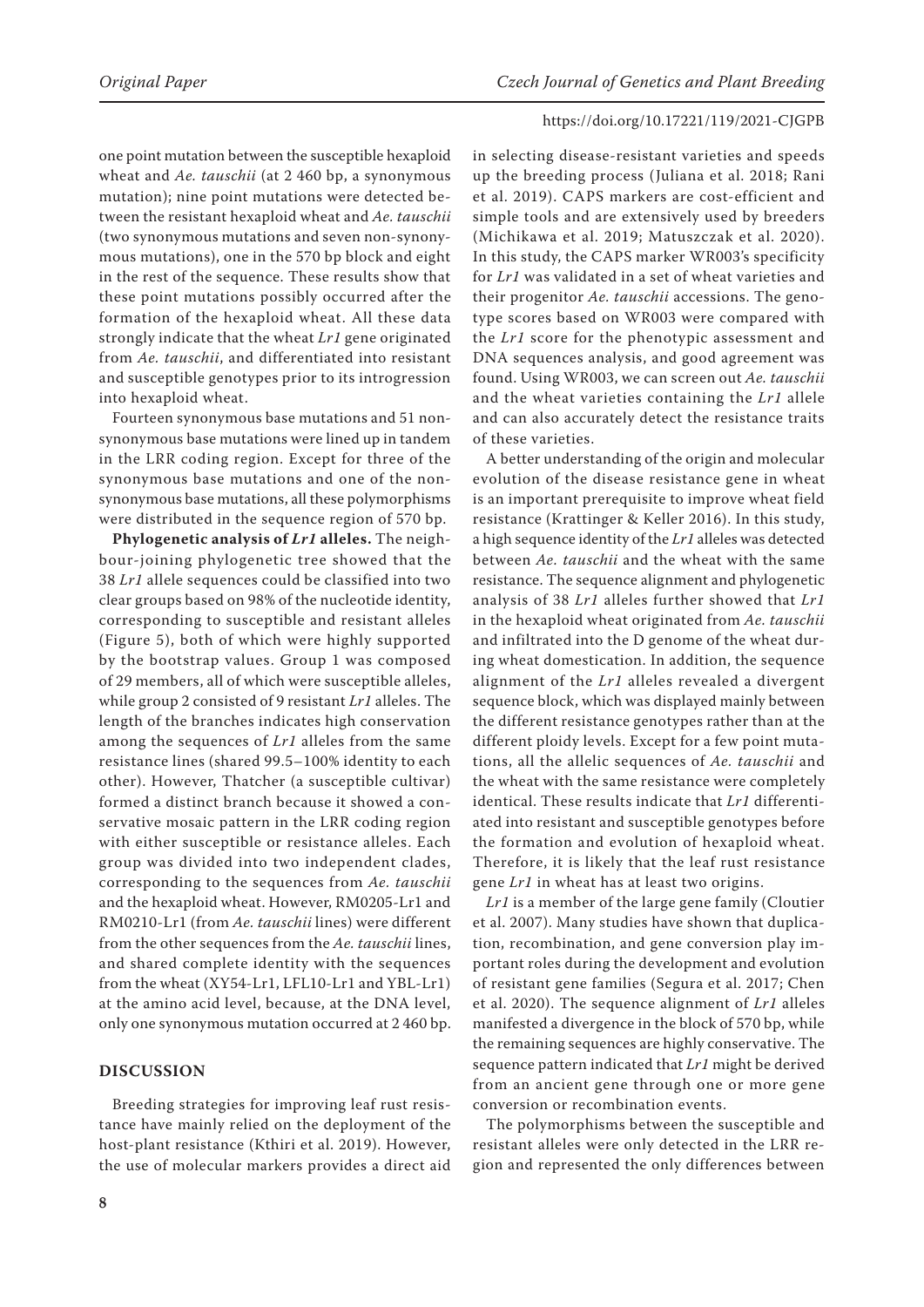the susceptible and resistant alleles, which strongly indicate that the resistance phenotypes may be assigned to the LRR domain. The result is consistent with previous research showing that the LRR region of the resistant gene contains ligand binding sites and controls the resistant gene's specificity (Qiu et al. 2007; Sarkar et al. 2019; Saucet et al. 2021). In addition, 14 synonymous mutations and 51 nonsynonymous mutations occurred within the LRR coding region of *Lr1*. The synonymous changes represent a very ancient variation of *Lr1* (Qiu et al. 2007). However, 51 non-synonymous changes between the *Lr1* alleles may have occurred before the formation of the hexaploid bread wheat, as these mutations were detected between the resistant and susceptible alleles of the *Ae. tauschii* accessions rather than the alleles of the diploid and hexaploid lines.

#### **CONCLUSION**

The phenotypic assessment and genotype analysis suggest that the CAPS marker WR003 is highly specific for the resistance gene *Lr1*, and has practical applications in wheat breeding. The sequence alignment and phylogenetic analysis of the *Lr1* alleles showed that the wheat *Lr1* gene evolved from *Ae. tauschii* and differentiated into resistant and susceptible genotypes before its introgression into hexaploid wheat. Thus, the wheat leaf rust resistance gene *Lr1* may have at least two major variants, and it is likely that very few gene recombination or conversion events have taken place in the *Lr1* genes after the formation of hexaploid wheat, except for certain point mutations that may not affect the function.

**Acknowledgement.** We acknowledge the support by H.Q. Ling, J.W. Qiu, S.S. Zheng, W.J. Zhou et al. (State Key Laboratory of Plant Cell and Chromosome Engineering, Institute of Genetics and Developmental Biology, Chinese Academy of Sciences) in these experiments.

# **REFERENCES**

- Ausemus E.R., Harrington J.B., Reitz L.P., Worzella W.W. (1946): A summary of genetic studies in hexaploid and tetraploid wheats. Journal of the American Society of Agronomy, 38: 1083–1099.
- Avni R., Nave M., Barad O., Baruch K., Twardziok S.O., Gundlach H., Hale I., Mascher M., Spannagl M., Wiebe K. et al. (2017): Wild emmer genome architecture and di-

versity elucidate wheat evolution and domestication. Science, 357: 93–97.

- Chen Z., Shen Z.J., Zhao D., Xu L., Zhang L.J., Zou Q. (2020): Genome-wide analysis of LysM-containing gene family in wheat: Structural and phylogenetic analysis during development and defense. Genes (Basel), 12: 31.
- Cloutier S., McCallum B.D., Loutre C., Banks T.W., Wicker T., Feuillet C., Keller B., Jordan M.C. (2007): Leaf rust resistance gene *Lr1*, isolated from bread wheat (*Triticum aestivum* L.) is a member of the large *psr567* gene family. Plant Molecular Biology, 65: 93–106.
- El Baidouri M., Murat F., Veyssiere M., Molinier M., Flores R., Burlot L., Alaux M., Quesneville H., Pont C., Salse J. (2017): Reconciling the evolutionary origin of bread wheat (*Triticum aestivum*). New Phytologist, 213: 1477–1486.
- Froger A., Hall J.E. (2007): Transformation of plasmid DNA into *E. coli* using the heat shock method. Jove-Journal of Visualized Experiments, 6: 253.
- Garnault M., Duplaix C., Leroux P., Couleaud G., David O., Walker A.S., Carpentier F. (2021): Large-scale study validates that regional fungicide applications are major determinants of resistance evolution in the wheat pathogen *Zymoseptoria tritici* in France. New Phytologist, 229: 3508–3521.
- Gebrewahid T.W., Zhang P.P., Yao Z.J., Li Z.F., Liu D.Q. (2020): Identification of leaf rust resistance genes in bread wheat cultivars from Ethiopia. Plant Disease, 104, 2354– 2361.
- Graner A., Siedler H., Jahoor A., Hermann R.G., Wenzel G. (1990): Assessment of the degree and the type of restriction fragment length polymorphism in barley (*Hordeum vulgare*). Theoretical and Applied Genetics, 80: 826–832.
- Haas M., Schreiber M., Mascher M. (2019): Domestication and crop evolution of wheat and barley: Genes, genomics, and future directions. Journal of Integrative Plant Biology, 61: 204–225.
- Juliana P., Singh R.P., Singh P.K., Poland J.A., Bergstrom G.C., Huerta-Espino J., Bhavani S., Crossa J., Sorrells M.E. (2018): Genome-wide association mapping for resistance to leaf rust, stripe rust and tan spot in wheat reveals potential candidate genes. Theoretical and Applied Genetics, 131: 1405–1422.
- Keller B., Wicker T., Krattinger S.G. (2018): Advances in wheat and pathogen genomics: implications for disease control. Annual Review of Phytopathology, 56: 67–87.
- Krattinger S.G., Keller B. (2016): Molecular genetics and evolution of disease resistance in cereals. New Phytologist, 212: 320–332.
- Kthiri D., Loladze A., N'Diaye A., Nilsen K.T., Walkowiak S., Dreisigacker S., Ammar K., Pozniak C.J. (2019): Mapping